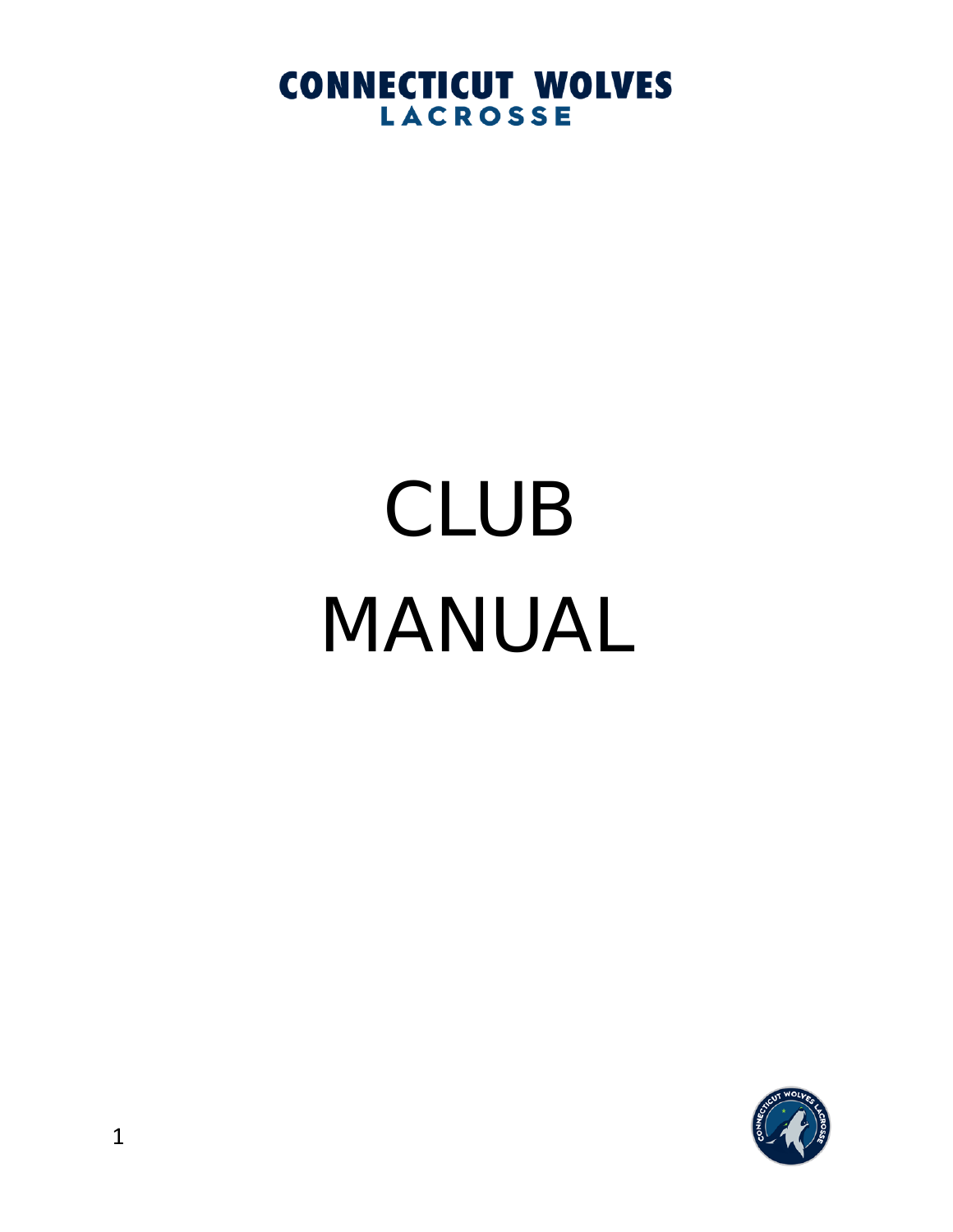# **CONNECTICUT WOLVES**

## **Table of Contents**

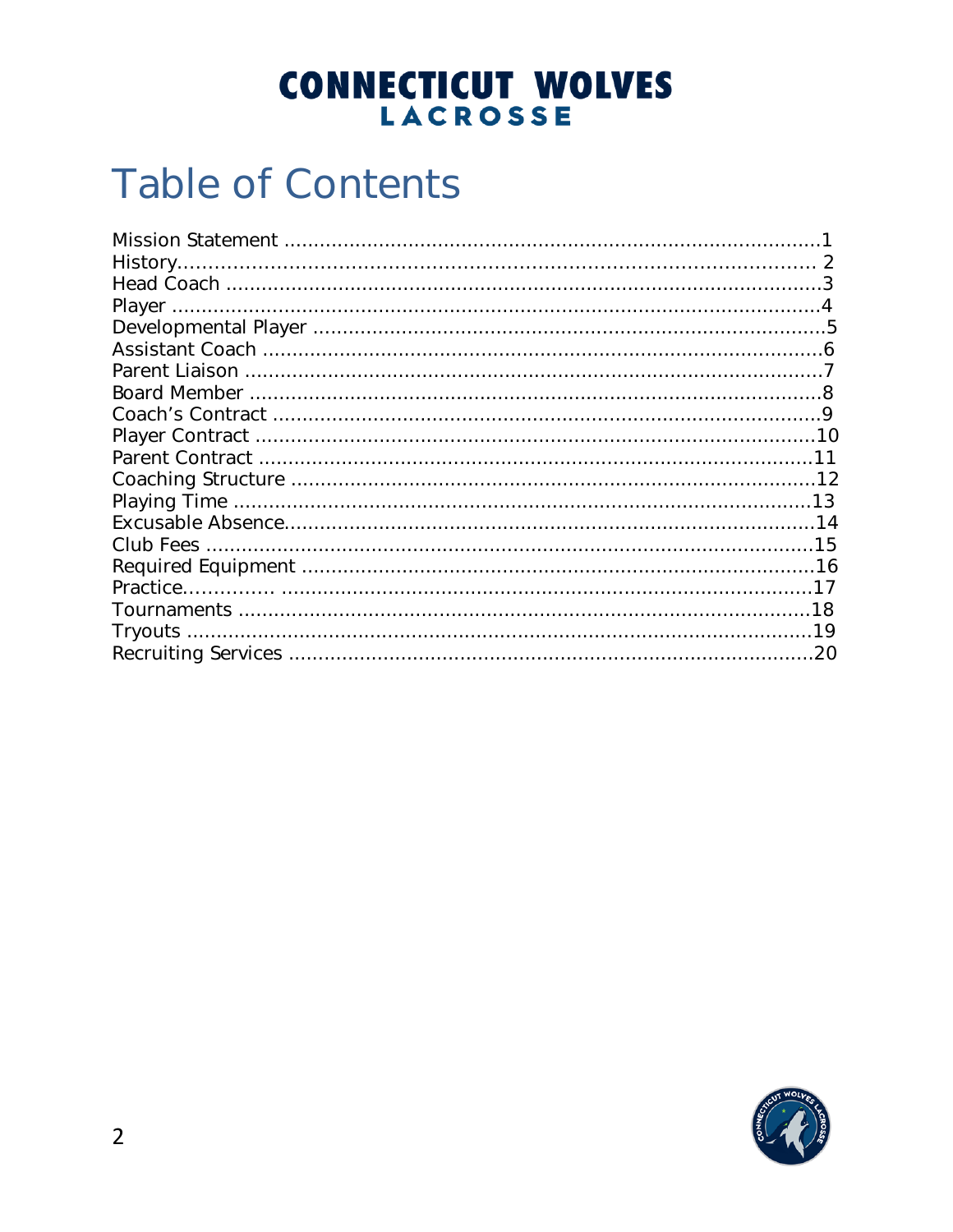### Mission Statement

To provide lacrosse training and tournament teams that will enable players to reach their full, age appropriate, athletic potential in order to compete for playing time at the youth, high school and collegiate levels.

# **History**

The idea to start the Connecticut Wolves Lacrosse Club was a response to the need for a fresh approach to the way Fairfield County lacrosse clubs were being operated. We are a for profit organization owned and operated by lacrosse professionals who have played and/or coached at the Division I level and elite High School level. Our club is guided by an executive board of directors, committee board members and numerous volunteers. Our teams are led by former college lacrosse players with coaching experience and assistant coaches who are either current or former college lacrosse players. In addition, each team is assisted by a mentor coach and a team administrator.

A happy byproduct of playing team sports is that it prepares players for the game of life.

**Wolves Lacrosse Club** players will receive the highest level lacrosse coaching, practice and game experience at a reasonable price in a friendly, yet challenging environment in order to have the opportunity to play against teams from all over the country and be seen by college coaches from all of the country.

**Wolves Lacrosse Club** teams compete at some of the biggest tournaments on the East Coast. This exposure enhances their chances of being seen and recruited by college coaches at the DI, DII, DIII and level.

**Wolves Lacrosse Club** encourages a family-friendly lacrosse environment that assists student athlete from a wide-range of area elementary, middle and high schools. The club looks to improve the student athlete's life skills and lacrosse skills while showcasing them to college coaching staff members.

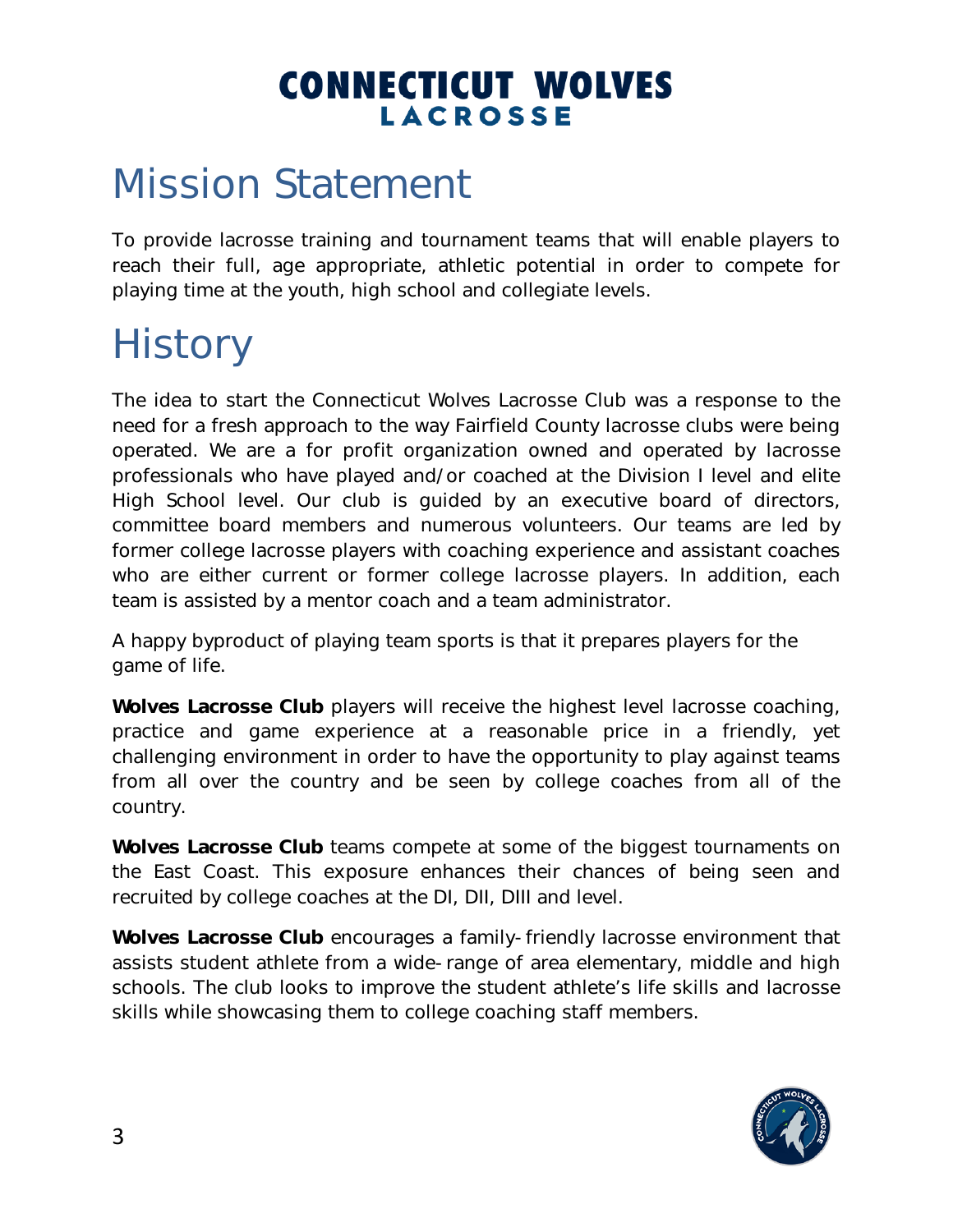**Wolves Lacrosse Club** is NOT just about the business of lacrosse. We feel that lacrosse should be one part of a student athlete's middle and high school experience and not the focus of it. Competing in other high school sports, meeting the demands of school course loads and having free time to spend with family and friends is very important in shaping a player's character. We emphasize the ability of a player to lead a balanced life because experience tells us that colleges appreciate the well-rounded student athlete.

**Wolves Lacrosse Club** strives to strike the balance with our level of tournament and practice participation. We understand that family involvement not only makes the experience more enjoyable but is a necessity if the player is going to continue their lacrosse career into the collegiate ranks. Therefore, we strive to have family members involved.

**Wolves Lacrosse Club** players, coaches, and parents are expected to adhere to the highest levels of good sportsmanship.

**Wolves Lacrosse Club** builds on a reputation of polished players, competitive teams, excellent coaches, and gracious parents.

**Wolves Lacrosse Club** is committed to support lacrosse competition at the local and national levels.

## Head Coach

A Wolves Head Coach is an experienced coach, ideally having played the sport of lacrosse themselves, who is available to coach their team year round.

A Wolves Head Coach abides by the expectations of the club in coaching their team in an informative, challenging yet respectful manner, being sure to teach the club-wide structures of offense and defense.

A Wolves Head Coach maintains clear communication between coach and player and coach and parent so that all parties are on the same page. They provide feedback to their players so that they know their strengths and weaknesses and take questions and concerns from parents and bring them to the board.

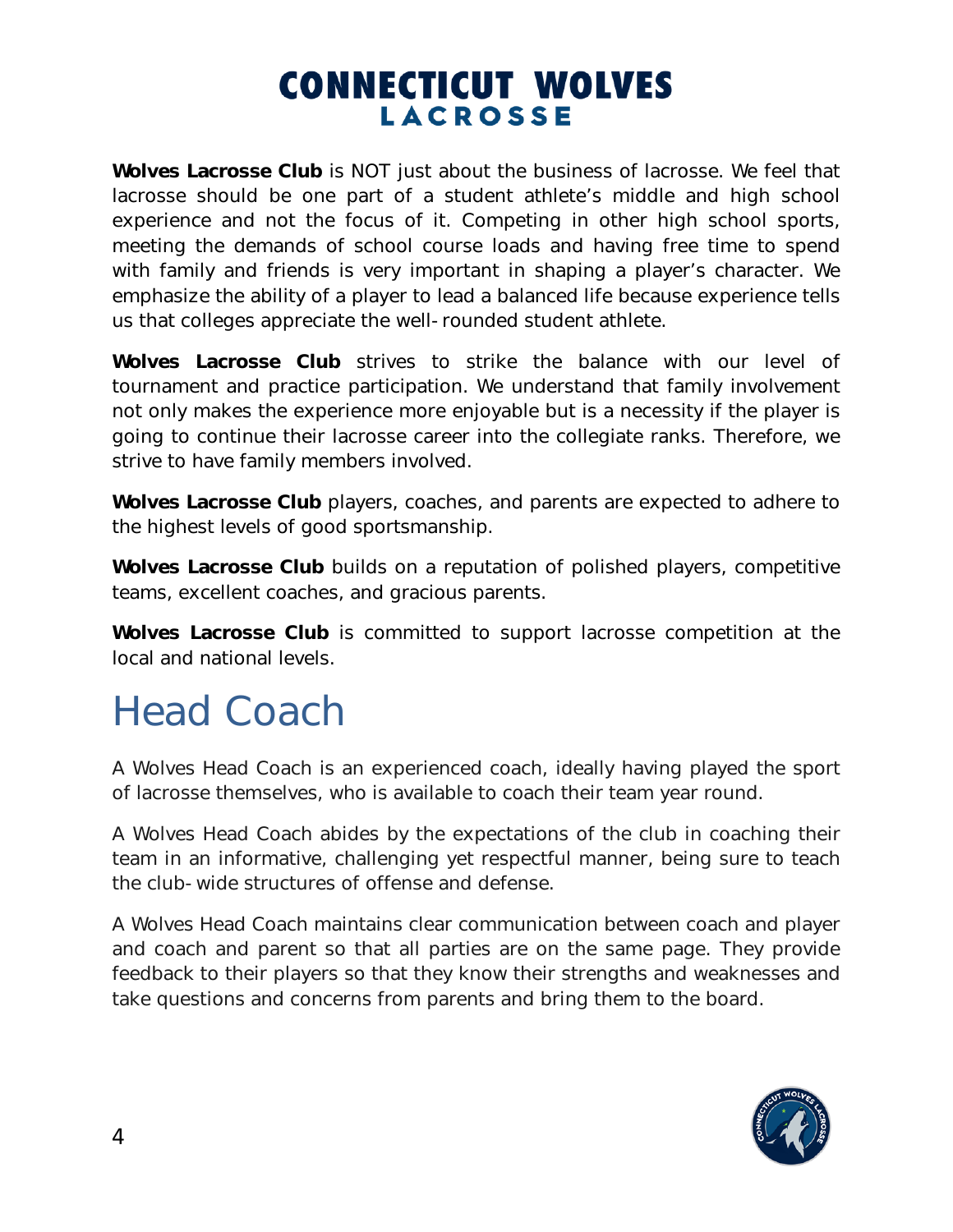A Wolves Head Coach abides by all tournament rules and respective policies, maintaining the Wolves name as one that values sportsmanship, respects referees and opponents, and maintains order on their sideline.

A Wolves Head Coach focuses on both team improvement and individual player improvement, while defining success within those realms, rather than wins and losses only.

A Wolves Head Coach is present for all team events (practices and games) barring any excusable absence and comes to all events planned and prepared with practice outlines, game line ups, and a tool for taking notes during these events.

# Player

A Wolves Player is selected by coaches and board members through the tryout process as showing ample talent needed and potential expected of that specific age group

A Wolves Player is respectful of all coaches, opponents, referees and teammates in all settings. This includes in the school setting and in social media.

A Wolves Player shows class, respect, work ethic and commitment to the needs of the team over themselves.

A Wolves Player plays for their appropriate age/grade group in accordance with tournament policies.

A Wolves Player has a desire to play lacrosse, improve in the sport, and do what is necessary both during scheduled team practices and at home to increase their core skills and IQ.

A Wolves Player adheres to the attendance policies and expectations and understands the importance of their presence at team practices and tournaments.

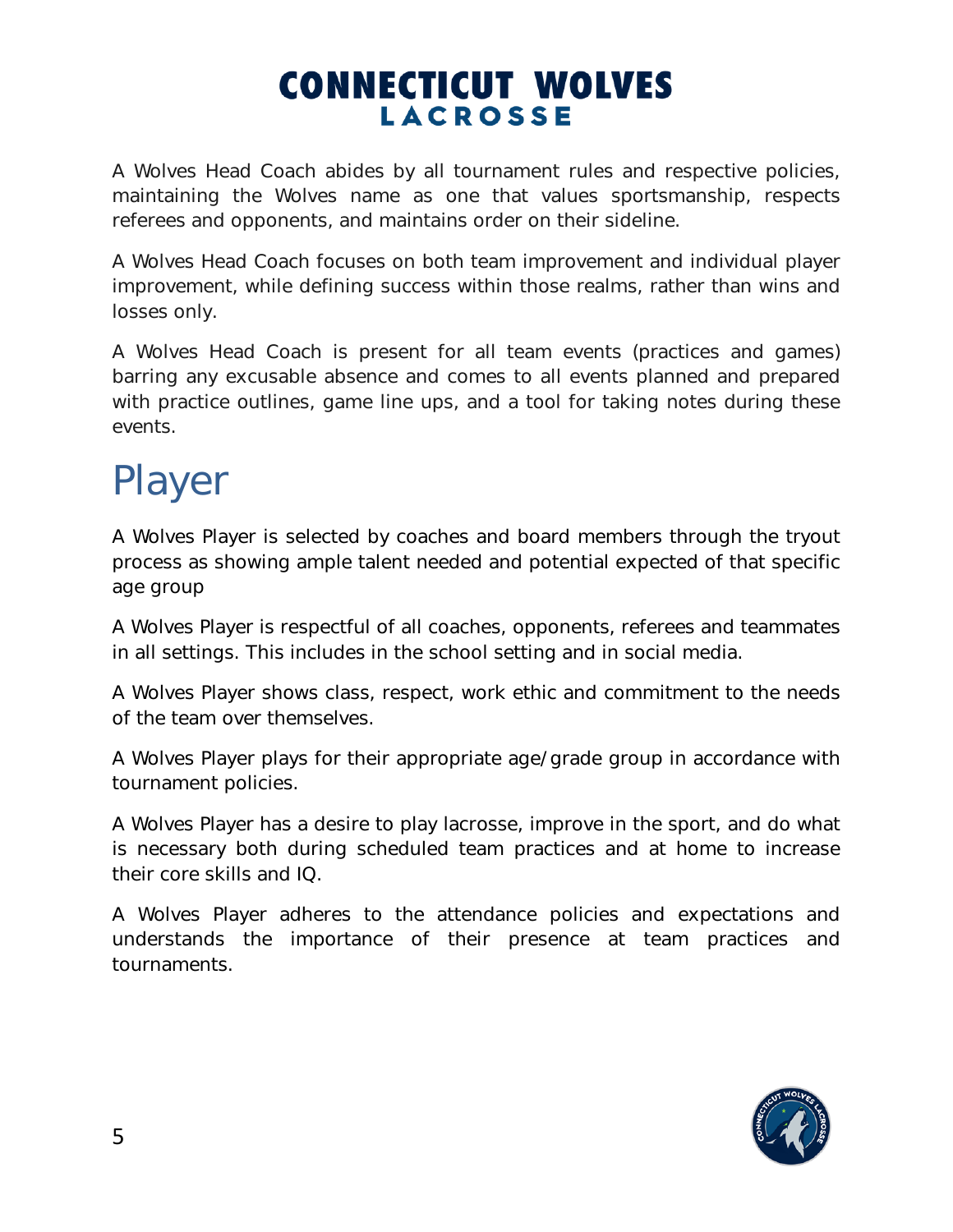### Developmental Practice Player

Developmental Practice Players will participate in ALL team events except playing in tournaments. (i.e. practices, team bonding, club bonding, etc.)

Developmental Practice Players are welcome to attend all tournaments, dress in whatever Wolves gear they have, and stand on the sideline with the team under the understanding that they will NOT play in the tournaments and/or be put on official rosters unless there is a spot open due to injury.

This developmental practice role will be held throughout our entire calendar year (fall through summer) when the player can tryout again for the team and either earn a spot or be offered another developmental practice player option for the year.

Should a player on the team get injured and coaches feel the need to bring up a developmental practice player to play on the team that is up to the coach (after running it by the board) and certainly allowed.

## Assistant Coach

An Assistant Coach has experience coaching and/or playing lacrosse.

An Assistant Coach is the assistant to the assigned Wolves head coach and works to make sure that the administrative requirements of the coach are being fulfilled, that communication between parents and coach is clear, and that any concerns are being communicated to the coach and board.

An Assistant Coach can step in to coach their team if we are unable to find a year-round experienced coach to coach the team during the fall, along with substitute for the head coach should an unexpected conflict arise.

A mentor coach cannot overpower the assigned head coach during the summer and fall.

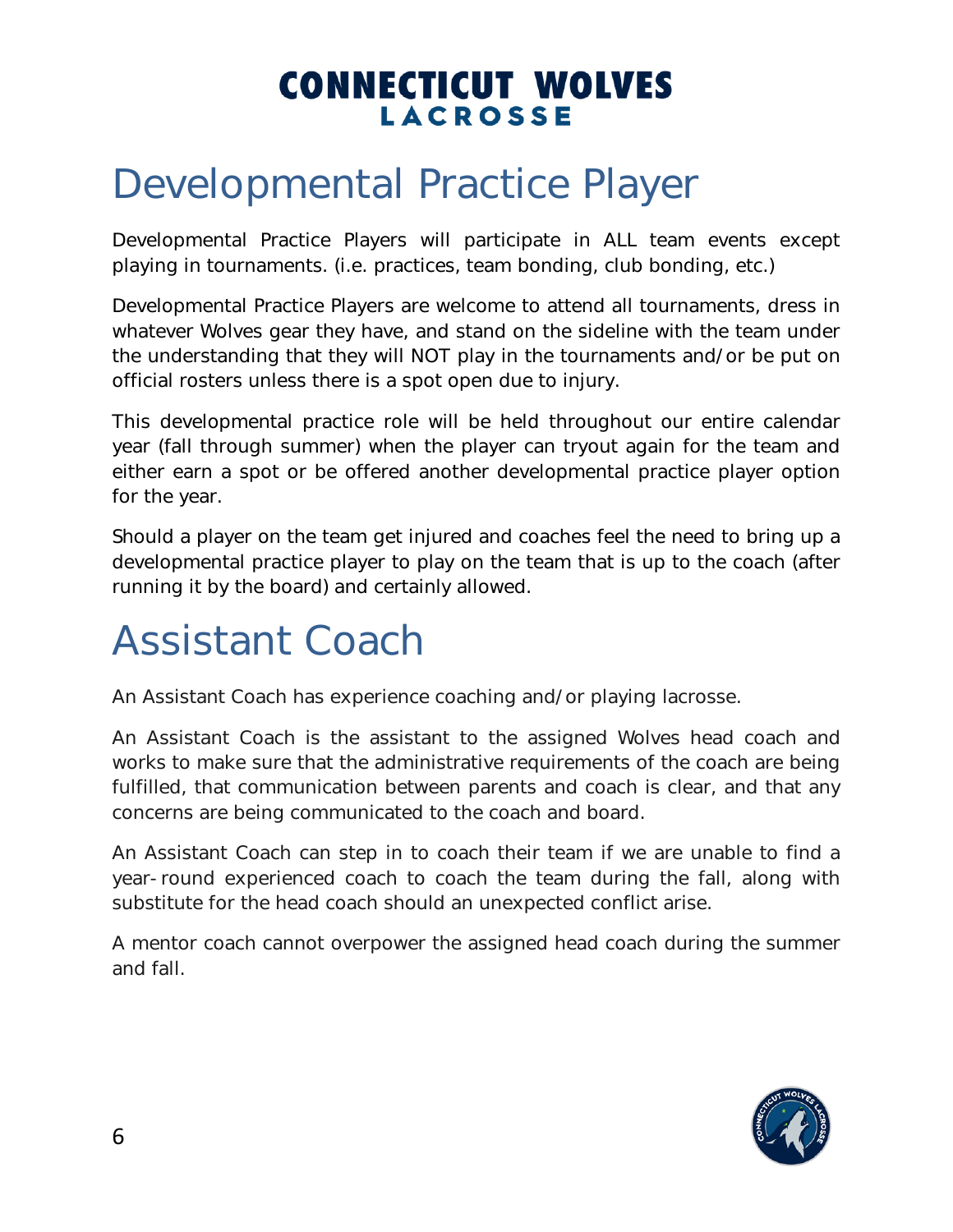### Parent Liaisons

Parent liaisons are the point of contact between the board/director and the team when it comes to logistical information.

Parent liaisons help set up an email chain for the team to pass on critical information to their team.

Parent liaisons assist in organizing team and club activities.

### Board Members

Wolves Board Members are voted onto the board by current board members.

Wolves Board Members are committed to being involved and present at Wolves events.

Wolves Board Members hold specific responsibilities in accordance with their board position, although they may take on additional responsibilities in order to help the club continue to thrive.

Wolves Board Members maintain an active working relationship with players, parents and coaches at club events to make sure the club goals are being met and communication lines are open.

Wolves Board Members attends all board meetings.

Wolves Board Members are committed to the constant self assessment, improvement and development of the club.

Wolves Board Members have professional experience that they bring to the club to help enhance its efficiency.

Wolves Board Members participate in all of the club's main decisions and thoughtfully approach solutions to the situation with the club's best interest in mind.

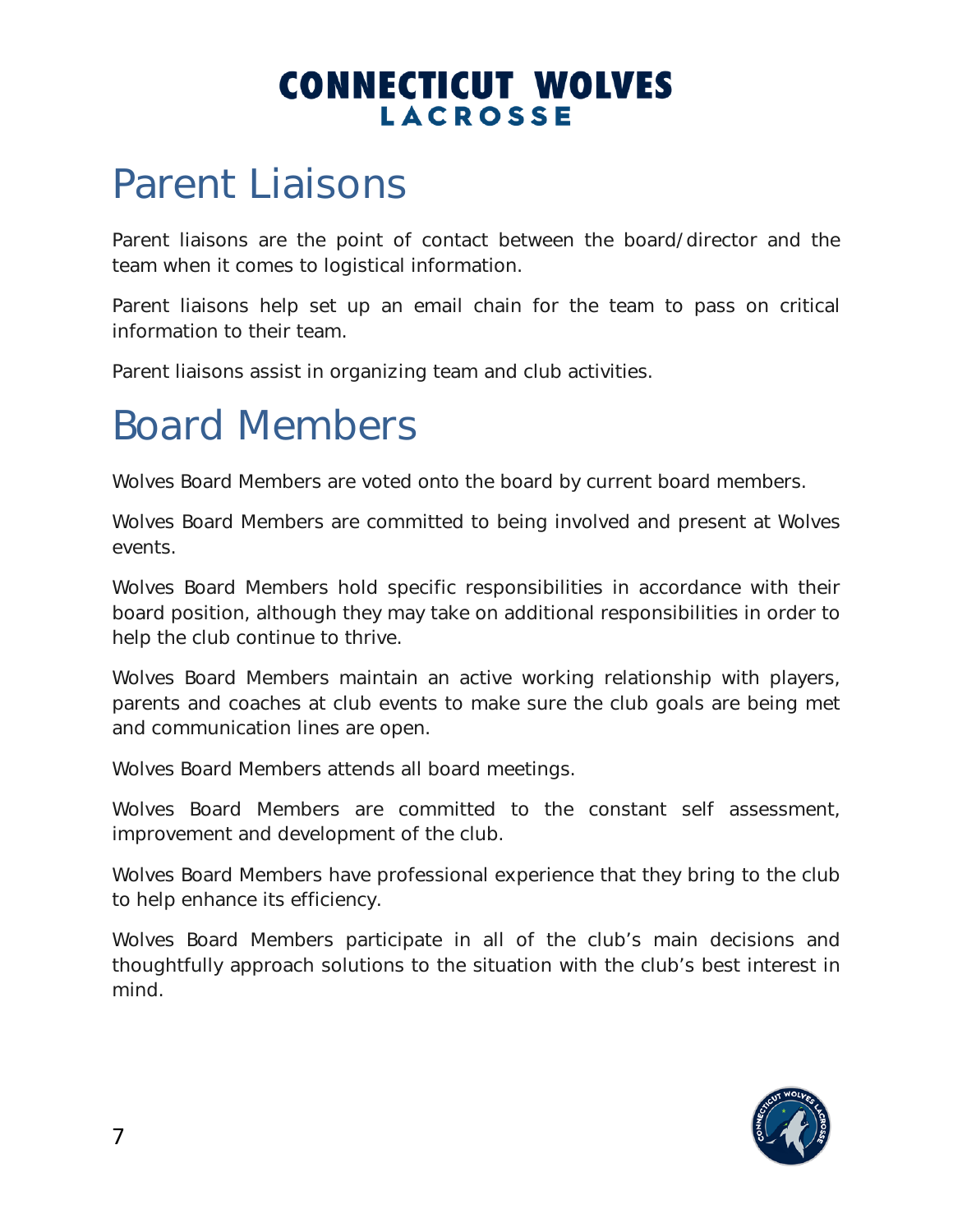### Coach's Contract

Be 10 minutes early to practice and arrive 45 minutes prior to every tournament.

In the case of an emergency, sickness or traumatic event, the Coach must notify the Director or Assistant Director of Coaching.

Be present at all practices and tournaments barring any emergencies, sickness or traumatic event. In the case of an excusable conflict, Coach must notify the Director or Assistant Director of Coaching.

All Coaches are expected to uphold club policies and structures outlined by the Wolves Lacrosse Club Board. These policies include practice times, teaching club-wide schemes, playing time, etc.

Coaches must also uphold the mission of Wolves by being player centered. This is reflected in their manner of coaching, their management of time in practices and games, their communication with parents and players both logistically and through feedback/report cards, and the respectful treatment of all players, opponents, coaches and referees.

Always conduct yourself with passion, effort, class and pride

## Player Contract

Be 10 minutes early to practice and 45 minutes early to a game/tournament.

Play and practice with a positive attitude.

Listen while a coach speaks to you. When you are being spoken to, look them in the eye until they are done. NEVER interrupt your coach. When they are done speaking, if you have a question, you can ask it.

Be "coachable". Pay attention and focus on learning. When a coach instructs you, try to do what you were told on your very next repetition while it is still fresh in your mind.

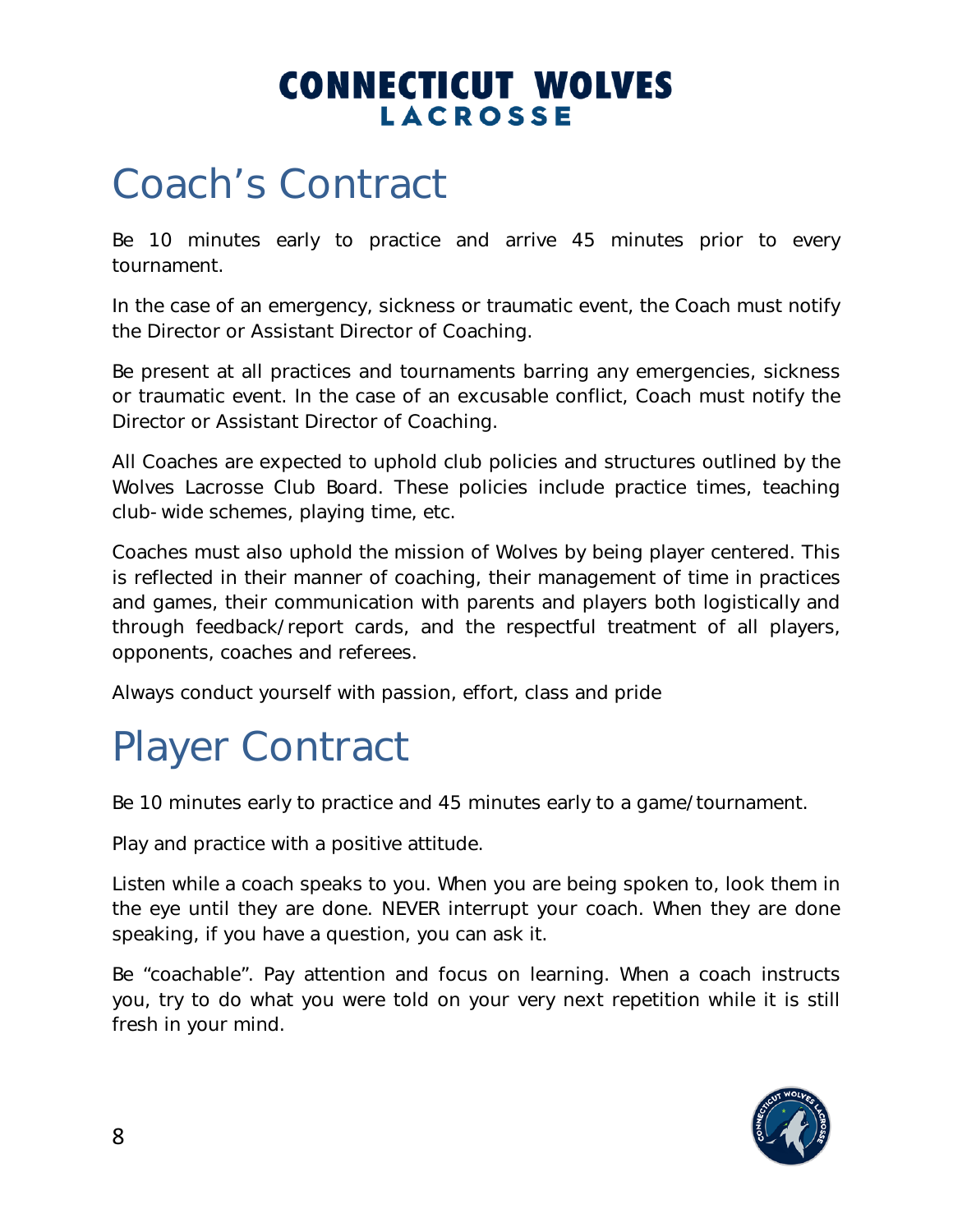Communicate only in a positive manner to teammates. NEVER yell at a team mate for making a mistake. Communicate with teammates that you don't know well.

Give your best effort at all times at home, in school or on the field. We don't ask that you be perfect in execution, we ask that you be perfect in effort.

Understand that every position and role is critical and every player must do their job for the team to succeed.

Be a role model on and off of the field. Set the example for your teammates and friends.

THINK through every drill or situation before you run it.

Never "chirp" at opposing players. Unsportsmanlike conduct will not be tolerated whether it is on the field or off.

Believe in yourself and your team. You can do anything that you work to achieve!

Show pride in yourself and your team. Present yourself in a positive manner.

Challenge yourself. Find a way to improve on something on every play on every day. If you successfully do just one small thing a little bit better every day, just think how much your game will have improved at the end of the season. Don't settle for staying the same.

CONDUCT YOURSELVES WITH PASSION, EFFORT, CLASS & PRIDE AND SUCCESS WILL FOLLOWIL

### Parent Contract

Let the players play, let the coaches coach, let the officials officiate. Be a supportive, involved parent but keep your emotions under control. Support your players in a positive manner. Stay at least 5 yards away from the sidelines during games and on the opposite side of the field from the benches.

Role Model good behaviors, respect all participants, encourage all of the players, and keep the proper perspective of youth sports.

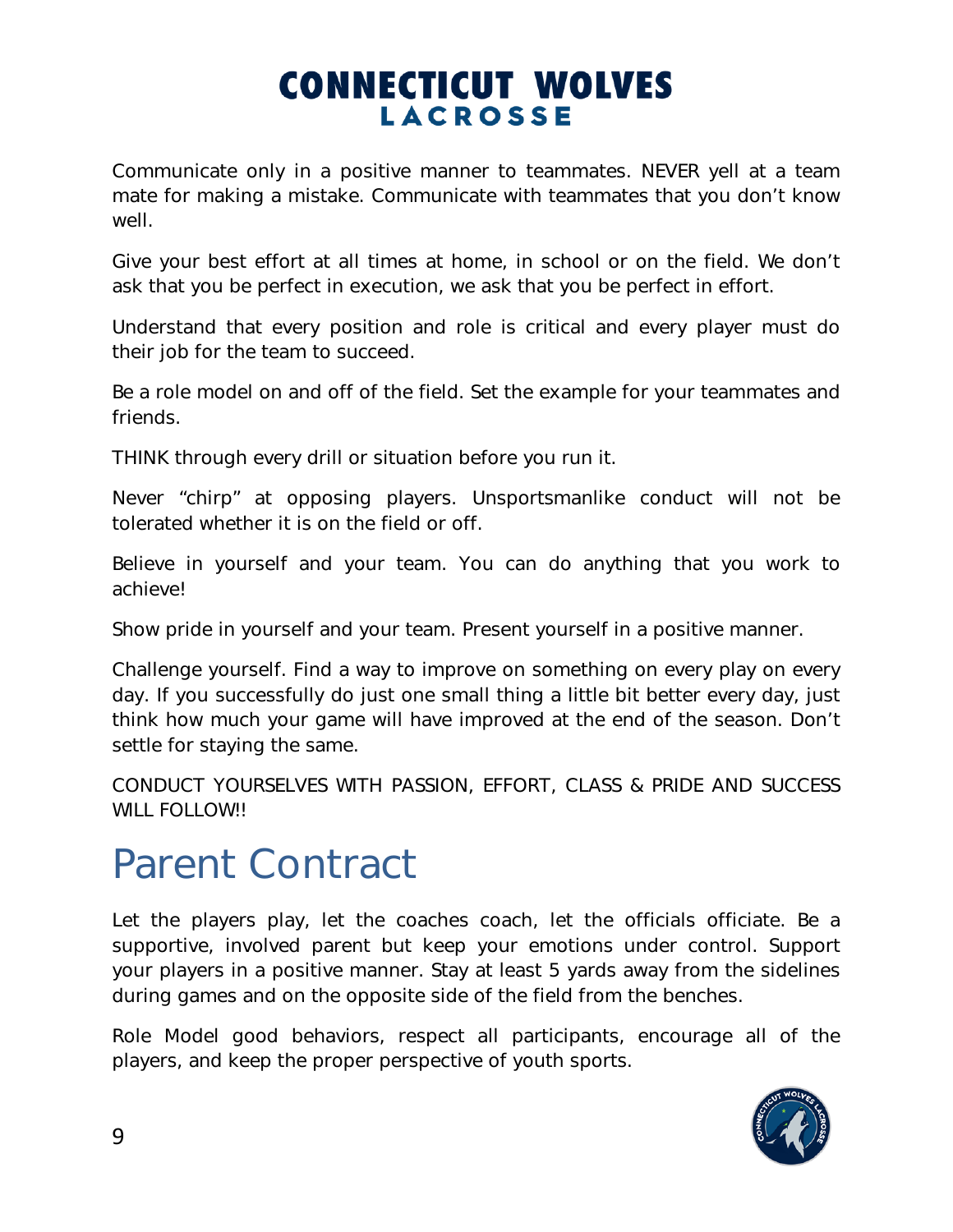Avoid an overly competitive attitude. Winning IS NOT the number one priority, learning the skills and building a love for the game is our primary focus.

Don't allow poor sportsmanship in someone else to cause the same in you.

Please be on time with any monetary commitments. Special arrangements can be made if needed. We will always attempt to work things out.

Bring your child 10-15 minutes early for practices and pick up your child promptly after.

Players/parents must give prior notice if they will miss a practice or game.

Encourage and Inspire. Build confidence in your player.

Respect and abide by your Coach's decisions.

Refrain from offensive comments toward anyone for any reason. Spectators exhibiting disruptive behavior, not following instructions from the head coach or officials will be asked to leave the grounds immediately. Legal action will be taken if necessary.

Support a drug free environment. Alcohol (even in camouflaged cups) and tobacco are strictly prohibited on County Property and most tournament sites. Violators will be asked to leave immediately.

Never approach a coach with a question or concern about game happenings immediately following the game. Always give at least 24 hours before approaching a coach.

General questions or concerns may be addressed to your players head coach or one of the Wolves Club Officers listed on the Wolves website

CONDUCT YOURSELVES WITH PASSION, EFFORT, CLASS & PRIDE AND SUCCESS WILL FOLLOW!!

## Coaching Structure

We will strive to have consistent head and assistant coaches for each age group.

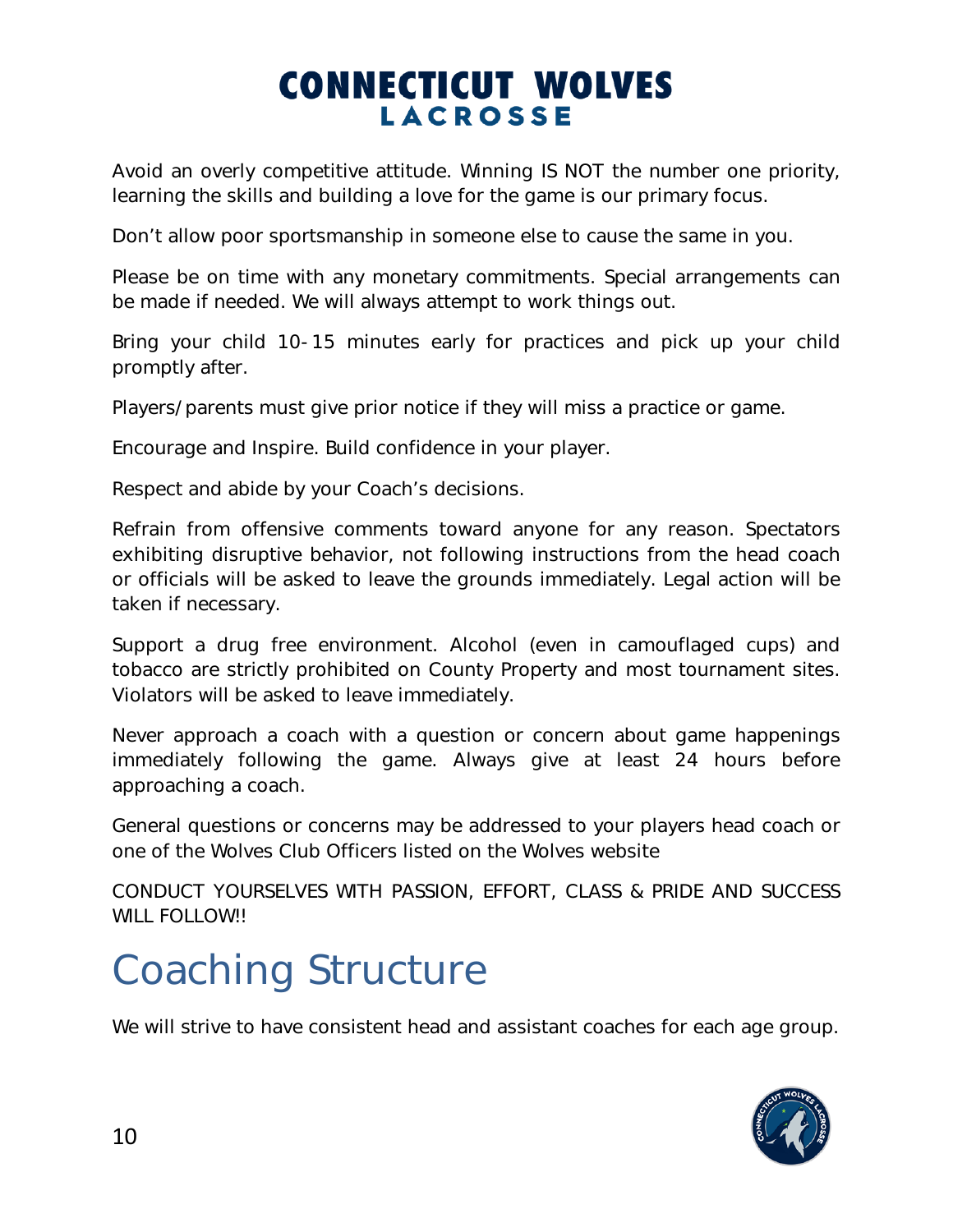Coaches are hired after sitting down and meeting with a Coaching Director or Board Members after their coaching styles are observed and assessed.

If at any time a coach is proving inconsistent with the mission and policies outlined by the Wolves Lacrosse Club they are subject to removal as decided by the Board.

# Playing Time

Our primary goal is to prepare your player to compete at the next level. Part of that preparation is to get your player accustomed to competing for playing time. High school and college teams have one goal – to win games. That means putting the best players on the field at all times and sitting the rest. Because our primary goal as a lacrosse club is teaching and our secondary goal winning, our policy is that if your player is good enough to make the team then they are good enough to play in games. We do not subscribe to a zero playing time policy or an entirely equal playing time policy as neither serves the purpose of teaching your player how to play the game and how to compete at a higher level. If your player is not on the field then they are not learning. On the flip side if they are guaranteed equal playing time, regardless of effort, then they are not learning either.

Our policy is that all players will play a substantially equal amount of time during regular tournament games except for what we call "crunch time." Crunch time is the last ten minutes of a close regular tournament game or anytime during a playoff game. Our coaches have the discretion to play those players who they feel have earned the playing time either through their play during a tournament or during practice the previous week. Players may earn time by working hard during practice and displaying those attributes that will earn playing time at the high school or college level. Conversely, players may also lose playing time during crunch time by missing practices, not working hard and doing those things that lose playing time at the high school or college level. Our coaches have full discretion to penalize violations of team rules through loss of playing time whether during crunch time or during regular time. The ultimate goal is to prepare your player for what lies ahead in high school and college.

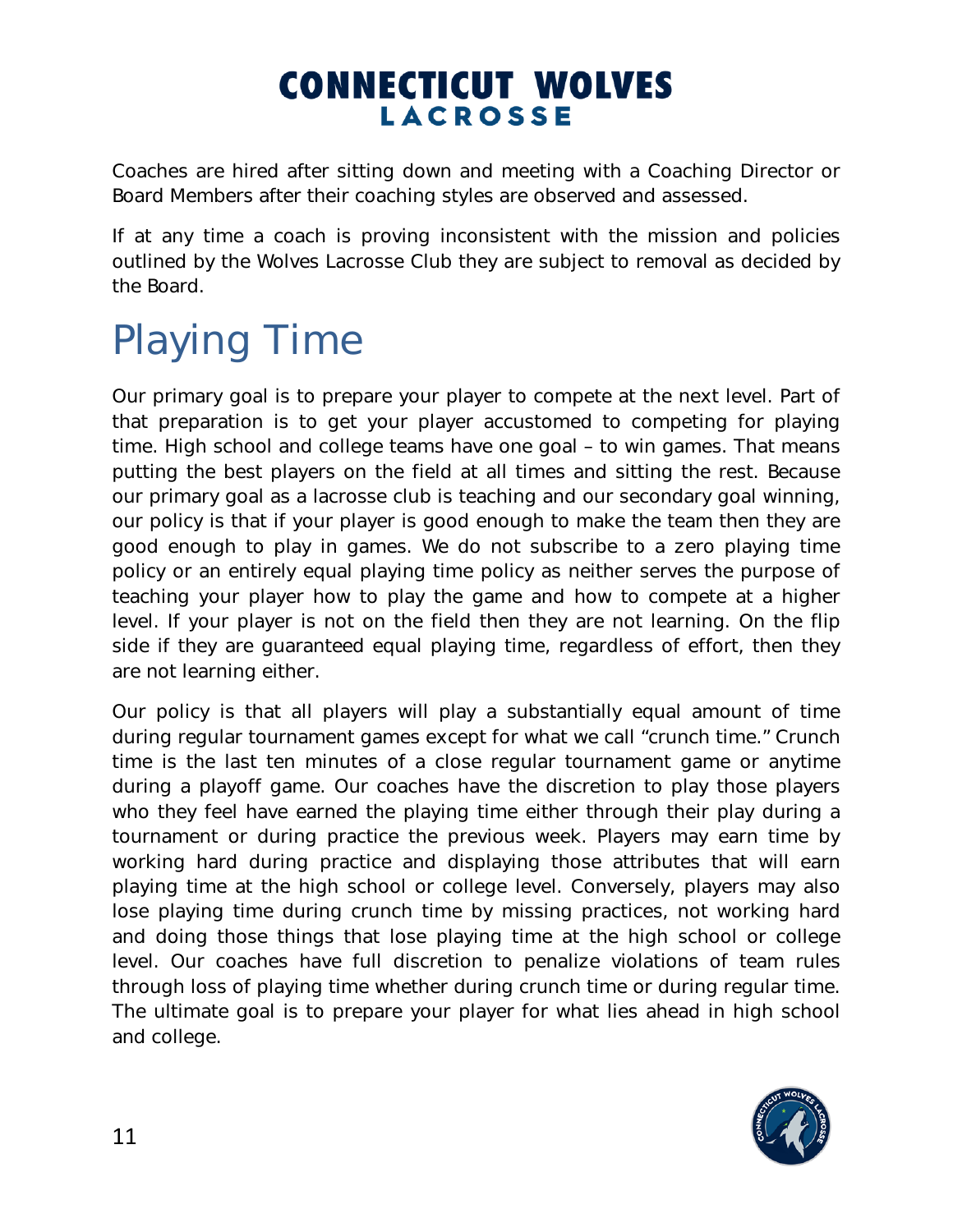The key to resolving playing time issues is open communication and not letting things fester. We encourage an open dialogue at all times between players and coaches. If a coach is making a conscious decision to not play a player during crunch time, then the Club expects that coach to communicate with the player. A coach, however, may not always be aware there is a problem. Sometimes playing time issues arise that are beyond the control of the coach – shortened games, lengthy injury timeouts, general game flow, etc. Sometimes in tense games it is simply an oversight on the coaches' part. the Our coaches are human too. If there is an issue with playing time and a coach has not communicated with your player do not assume the worse. Encourage your player to speak with the coach first before jumping to conclusions. Our coaches are approachable and will gladly help your player correct any problems. That is part of the learning process and is crucial at higher levels. During tournaments, it is your player's responsibility to approach the coach and discuss when there is an issue. Only your player may approach a coach during a tournament and only in a respectful manner. We understand children, especially pre-high school, are sometimes afraid to talk to a coach and thus a parent may stand by their player's side but it is up to the payer to do the talking. The goal here is to teach your player to self advocate and stand up for themselves which we believe to be an invaluable skill in both the classroom with teachers as well as on the field with lacrosse coaches.

A parent may only approach a coach 48 hour following the end of a tournament. Most issues correct themselves by the conclusion of the next tournament game and/or require a "cooling off" period to allow for a more productive conversation. A parent may never approach a coach during a tournament. Further, any contact with a coach shall be made in the same professional manner that a parent would use in approaching his or her boss at work. If a parent is not satisfied with the response from a coach, the parent may then contact any Board member. A Board member will not get involved in the assessment of a player's skills. If the coach feels a player is not hustling, for example, then the Board will defer to the coach. The Board will only get involved in situations where the coach's response is not consistent with club policies. The Board will also serve as a mediator to help facilitate communication between the parents, player and coaches.

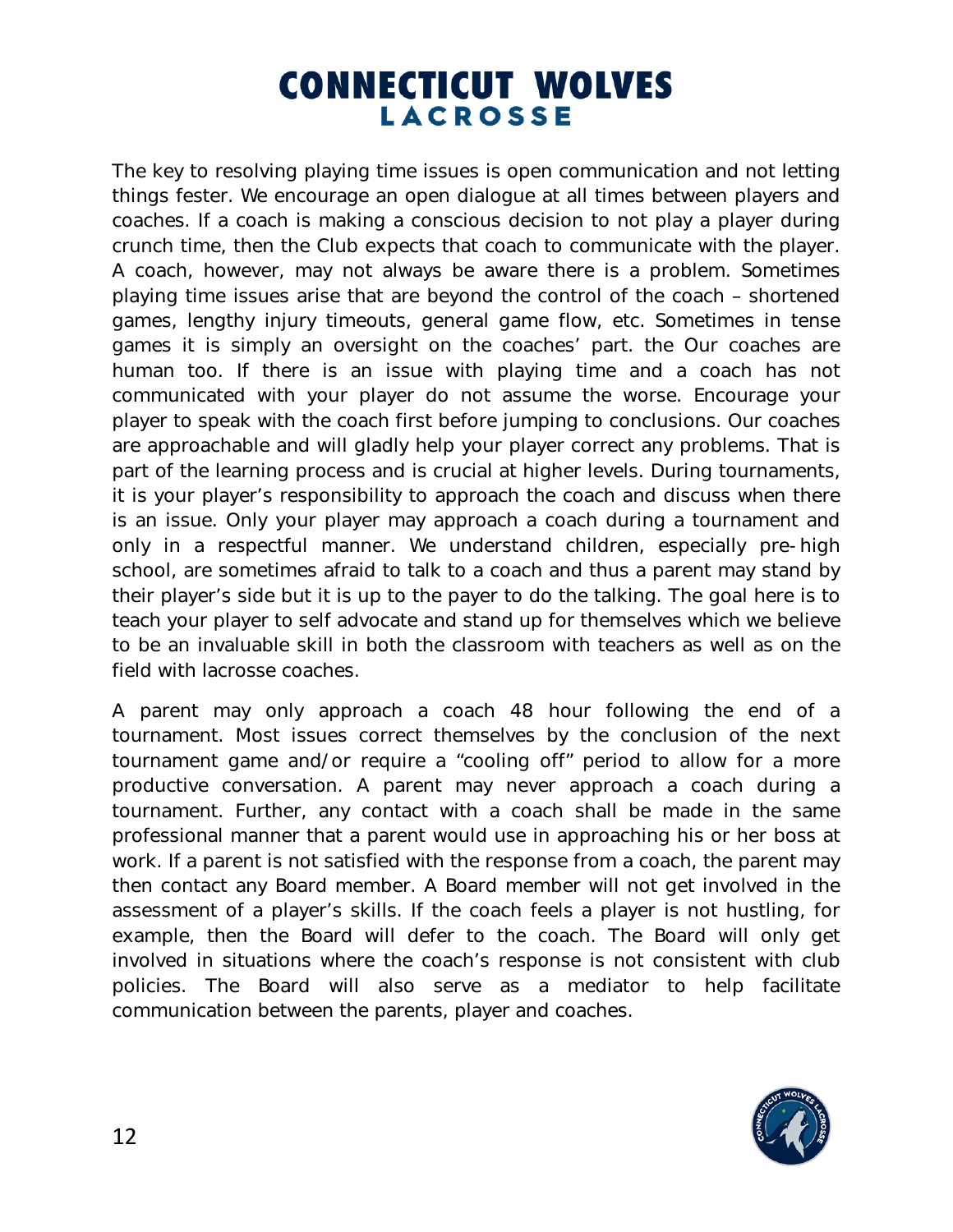### Excusable Absences

Excusable Absences include lacrosse related showcases, prospect days and/or camps, family illness or tragedy, personal sickness and the like. Don't lie to make an unexcused absence turn into an excused absence. It is expected that player have 100% attendance in the summer and that any conflicts are communicated to the coaches at the first practice.

# Club Fees

Annual fees and payment options will be communicated upon having been notified your player has been offered a spot on their age appropriate team. Failure to make a payment without notifying the board for the reason could result in removal from the team. If a player chooses to leave the club at any time, a refund of club fees paid thus far will NOT be issued. If a player is injured mid-season and cannot finish the season out, please speak to the Board about possible refund opportunities. There is no guarantee for any player refund due to an injury. A Scholarship Fund has been established to provide financial assistance for families / guardians of players who meet our "needs based" criteria. Interested parents/guardians are encouraged to request eligibility guidelines and documentation required to begin the process to review and approve.

# Required Equipment

Wolves Lacrosse Club members must provide their own stick, helmets, mouth guard, cleats, cups, chest /shoulder pads, elbow pads and gloves. Goalies must have throat protectors and appropriate goalies chest pad.

# **Practices**

#### Fall Practices

Fall practices will be held on weekends (generally Sunday) beginning AFTER Labor Day weekend and run until the last Sunday before the first scheduled

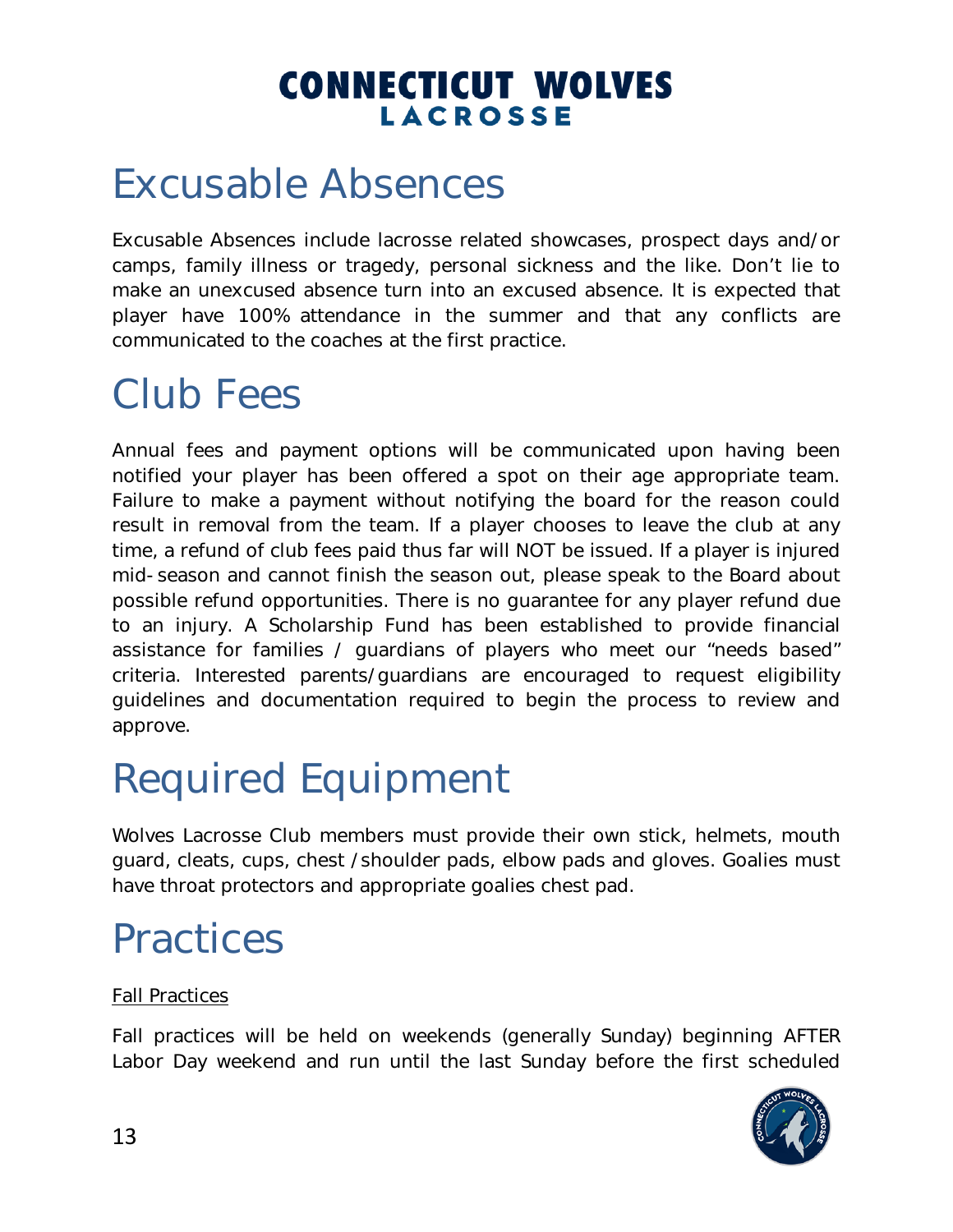tournament. Fall practices may include inter-club scrimmages or friendly scrimmages with local clubs. Fall practices are not optional, *but excused absences in the fall include fall sport or school conflicts.* 

#### Summer Practices

Summer practices are twice a week and are mandatory. Summer practices start the Monday after CT State Championship (High School) and/or CONNY Youth season ends and go through the team's last tournament. Summer practices will be held in a centralized location club-wide. Summer practices are fashioned around the needs shown from each tournament prior and include a variety of drills from skill-centered, to small sided, to scrimmaging, with conditioning incorporated into the practice through drills and runs.

### **Tournaments**

#### **Fall Tournaments**

**Elementary/Middle School Teams** – Our elementary/middle school teams will participate in competitive tournaments in New England and from time to time Mid Atlantic states. Every year we reassess these options. Our Middle School teams participate in 2-3 tournaments in October-November.

**High School Teams** – Recruiting tournaments are the priority for our high school teams. We will always try and follow where the college coaches are and our fall schedule is dictated by those patterns that we reassess each year. Our High School teams participate in 2-3 tournaments each fall, over the course of weekends in October-November.

#### **Summer Tournaments**

**Elementary/Middle School teams** – Our Elementary/Middle School teams are entered into 3 or more tournaments each summer. Most tournaments are over the course of a weekend. We consider a variety of key factors when selecting tournaments for our teams: 1) Competition – we want to send our teams to the most competitive tournament settings where they are playing the strongest clubs in the country. This is reassessed each year. 2) Organization – we look for tournaments that are well-run and are organized based on graduation year

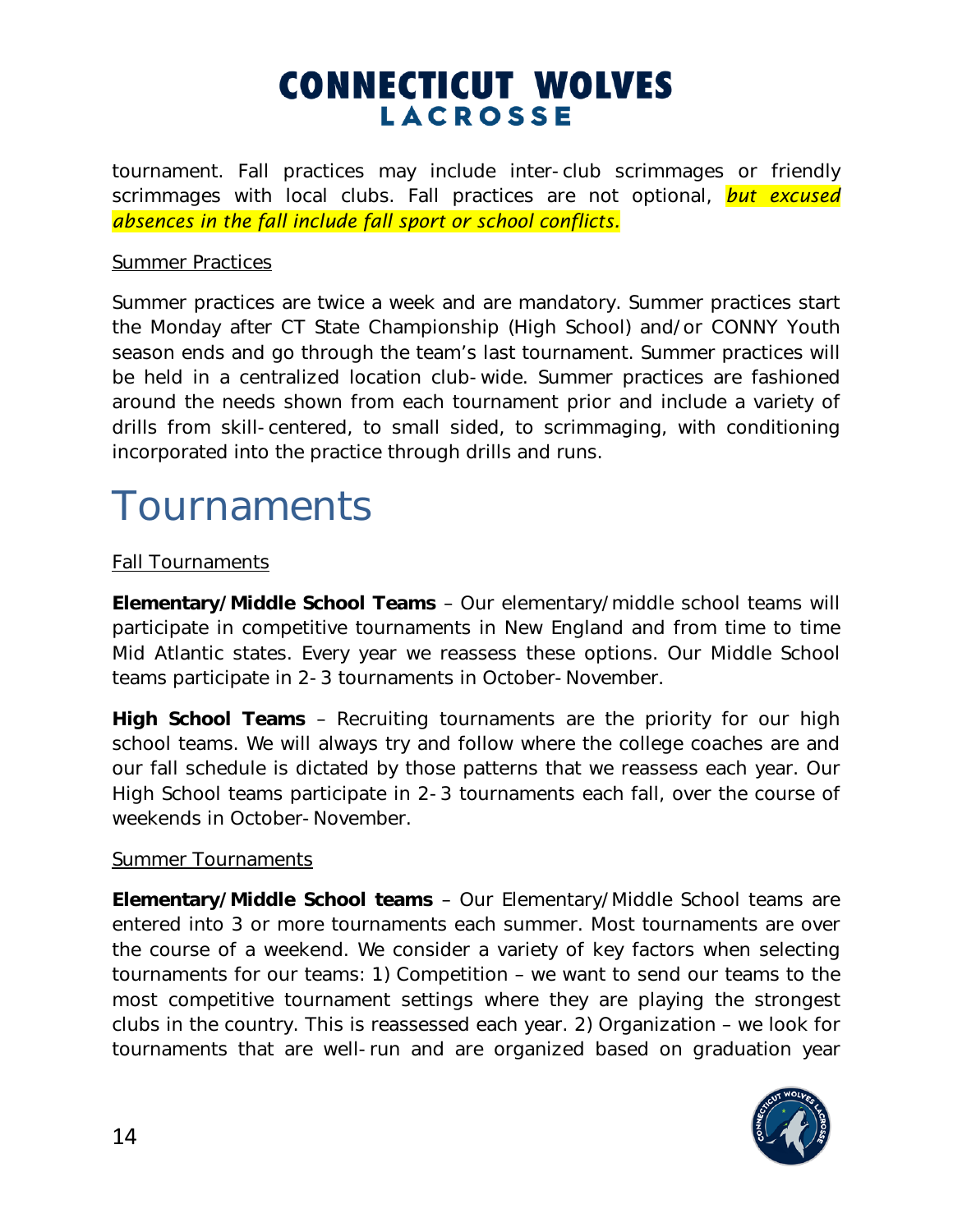rather than rec-league age groupings. We also value tournaments that are credible for a successful history where we know that the level of refereeing and structure are prioritized. We generally do not put our elementary/middle school teams into recruiting tournaments due to the pressure of those tournaments that is not necessary for our younger teams at this point.

**High School Teams** – Our High School teams participate in 3-4 tournaments each summer, prioritizing the best recruiting opportunities for our players. Again, we go where the college coaches go and this is reassessed each year.

# **Tryouts**

Tryouts are mandatory for ALL club members. If you are unable to attend the officially scheduled tryout you can request that your player be put on a Supplemental Tryout List which the club, at its sole discretion, may choose to draw from in the event that any roster spots become available.

#### **Who Should Tryout**

Anybody interested in playing year-round lacrosse with dreams of playing at the high school or collegiate level is encouraged to try out. We also happily encourage players who love the sport and want to improve and learn while contributing in a team environment to try out, and accept them happily so long as they are of the level required to make their appropriate team

#### **How are tryouts conducted?**

Tryouts are run by our team coaches and club directors/board members and consist of a series of skill-based drills and scrimmaging. Players should come to tryouts ready for play and with a positive attitude and strong work ethic. We look for players that are not only skilled, but show inherent athleticism, hustle, respect, dedication and positivity!

#### **Tryouts**

#### Where

Tryouts are generally conducted at our practice location for the summer, which can vary from year to year.